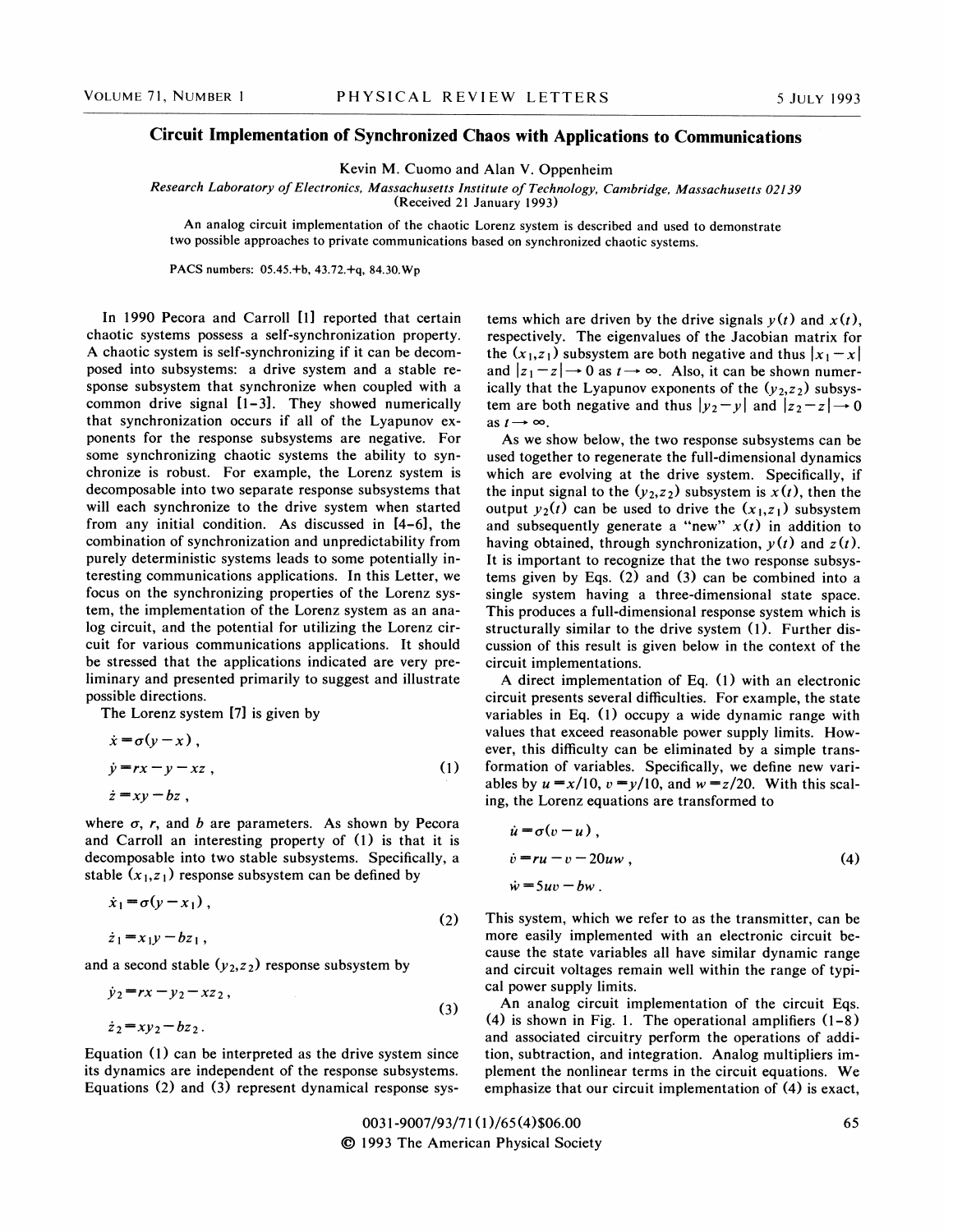

FIG. 1. Lorenz-based chaotic circuit.

and that the coefficients  $\sigma$ , r, and b can be independently varied by adjusting the corresponding resistors  $R_5$ ,  $R_{11}$ , and  $R_{18}$ . In addition, the circuit time scale can be easily adjusted by changing the values of the three capacitors,  $C_1$ ,  $C_2$ , and  $C_3$ , by a common factor. We have chosen component values [Resistors (k $\Omega$ ):  $R_1, R_2, R_3, R_4, R_6, R_7$ ,  $R_{13},R_{14},R_{16},R_{17},R_{19} =100; R_5,R_{10} = 49.9; R_8 = 200; R_9,$  $R_{12}=10$ ;  $R_{11}=63.4$ ;  $R_{15}=40.2$ ;  $R_{18}=66.5$ ;  $R_{20}=158$ ; capacitors (pF):  $C_1, C_2, C_3 = 500$  Op-Amps (1-8): LF353 multipliers: AD632AD] which result in the coefficients  $\sigma = 16$ ,  $r = 45.6$ , and  $b = 4$ .

To illustrate the chaotic behavior of the transmitter circuit, an analog-to-digital (A/D) data recording system was used to sample the appropriate circuit outputs at a  $48-kHz$  rate and with 16-bit resolution. Figure  $2(a)$ shows the averaged power spectrum of the circuit wave form  $u(t)$ . The power spectrum is broadband which is typical of a chaotic signal. Figure 2(a) also shows a power spectrum obtained from a numerical simulation of the circuit equations. As we see, the performance of the circuit and the simulation are consistent. Figures 2(b) and 2(c) show the circuit's chaotic attractor projected onto the uv plane and uw plane, respectively. These data were obtained from the circuit using the stereo recording capability of the A/D system to simultaneously sample the x-axis and  $y$ -axis signals at a 48-kHz rate and with 16-bit resolution. A more detailed analysis of the transmitter circuit is given in [6].

A full-dimensional response system which will synchronize to the chaotic signals at the transmitter (4) is given by

$$
\dot{u}_r = \sigma(v_r - u_r),
$$
  
\n
$$
\dot{v}_r = ru - v_r - 20u w_r,
$$
  
\n
$$
\dot{w}_r = 5uv_r - bw_r.
$$
\n(5)

We refer to this system as the receiver in light of some potential communications applications. We denote the transmitter state variables collectively by the vector  $\mathbf{d} = (u, v, w)$  and the receiver variables by the vector  $\mathbf{r} = (u_r, v_r, w_r)$  when convenient.

By defining the dynamical errors by  $e = d - r$ , it is



FIG. 2. Circuit data: (a) averaged power spectrum of  $u(t)$ ; (b) chaotic attractor projected onto the  $uv$  plane; (c) chaotic attractor projected onto the  $uw$  plane.

straightforward to show that synchronization in the Lorenz system is a result of stable error dynamics between the transmitter and receiver. Assuming that the transmitter and receiver coefficients are identical, a set of equations which govern the error dynamics are given by

$$
\dot{e}_1 = \sigma(e_2 - e_1),
$$
  
\n
$$
\dot{e}_2 = -e_2 - 20u(t)e_3,
$$
  
\n
$$
\dot{e}_3 = 5u(t)e_2 - be_3.
$$

The error dynamics are globally asymptotically stable at the origin provided that  $\sigma, b > 0$ . This result follows by considering the three-dimensional Lyapunov function defined by  $E(e, t) = \frac{1}{2} (1/\sigma) e_1^2 + e_2^2 + 4e_3^2$ . The time rate of change of  $E(e,t)$  along trajectories is given by

$$
\dot{E}(\mathbf{e},t) = (1/\sigma)e_1\dot{e}_1 + e_2\dot{e}_2 + 4e_3\dot{e}_3
$$
  
= - (e\_1 - \frac{1}{2}e\_2)^2 - \frac{3}{4}e\_2^2 - 4be\_3^2,

which shows that  $E(\mathbf{e},t)$  decreases for all  $\mathbf{e}\neq 0$ . As  $E(\mathbf{e},t)$  goes to zero synchronization occurs. Note that the transmitter and receiver need not be operating chaotically for synchronization to occur. In [8], a similar Lyapunov argument is given for the synchronization of the  $(y, z)$  subsystem of the Lorenz equations.

A comparison of the receiver equations (5) with the transmitter equations (4) shows that they are nearly identical, except that the drive signal  $u(t)$  replaces the receiver signal  $u_r(t)$  in the  $(\dot{v}_r, \dot{w}_r)$  equations. This similarity allows the transmitter and receiver circuits to be built in an identical way, which helps to achieve perfect synchronization between the transmitter and receiver. In [6] we discuss and illustrate the synchronization performance of the receiver circuit.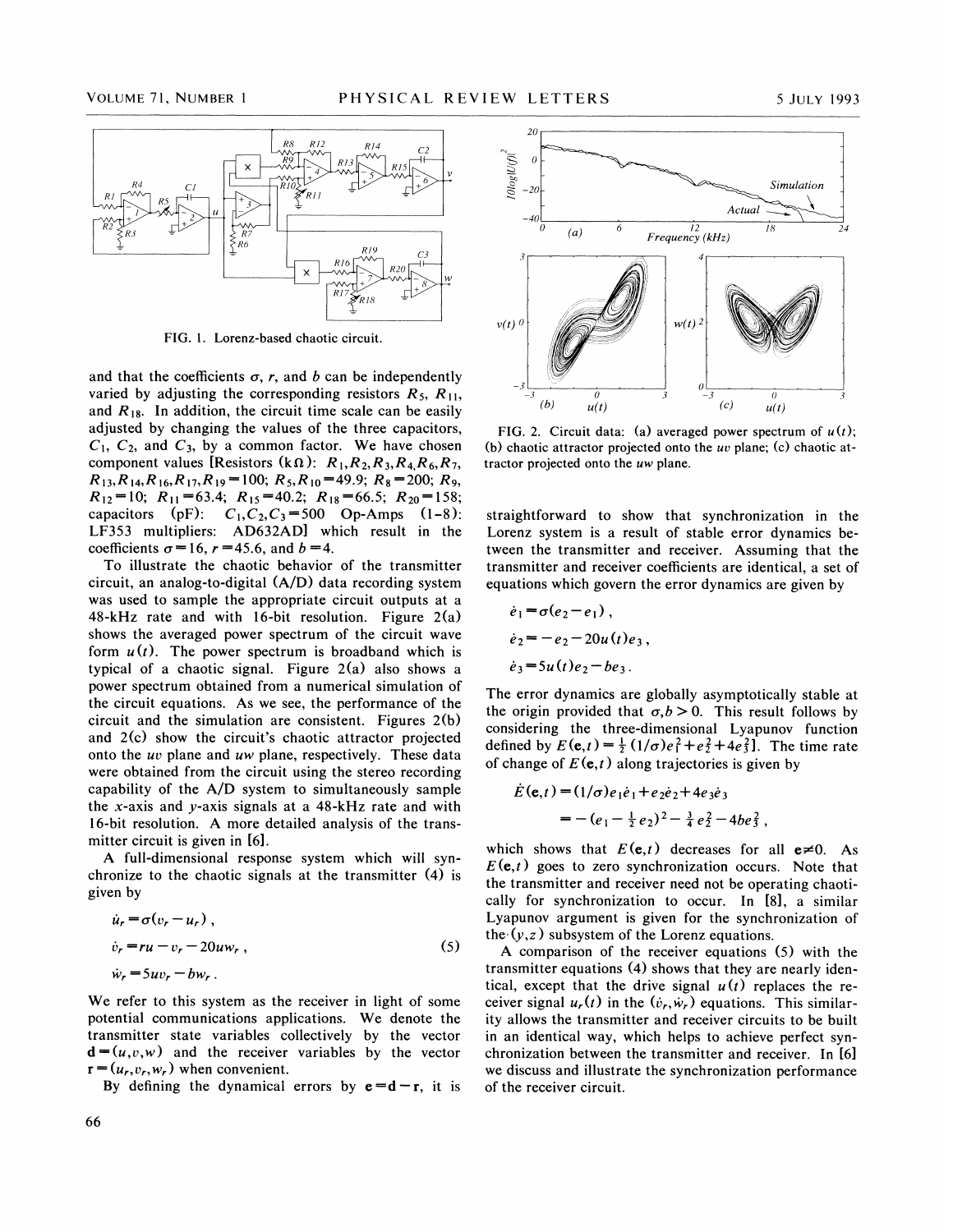

FIG. 3. Chaotic communication system. FIG. 5. Chaotic signal masking system.

As one illustration of the potential use of synchronized chaotic systems in communications, we describe a system to transmit and recover binary-valued bit streams [6]. The basic idea is to modulate a transmitter coefficient with the information-bearing wave form and to transmit the chaotic drive signal. At the receiver, the coefficient modulation will produce a synchronization error between the received drive signal and the receiver's regenerated drive signal with an error signal amplitude that depends on the modulation. Using the synchronization error the modulation can be detected.

The modulation/detection process is illustrated in Fig. 3. In this figure, the coefficient  $b$  of the transmitter equations (4) is modulated by the information-bearing wave form,  $m(t)$ . For purposes of demonstrating the technique, we use a square wave for  $m(t)$  as illustrated in Fig. 4(a). The square wave produces a variation in the transmitter coefficient  $b$  with the zero-bit and one-bit coefficients corresponding to  $b(0) = 4$  and  $b(1) = 4.4$ , respectively. In [6] we show that the averaged power spectrum of the drive signal with and without the embedded



FIG. 4. Circuit data: (a) modulation wave form; (b) synchronization error power; (c) recovered wave form.



square wave present are very similar. Figure 4(b) shows the synchronization error power,  $e_1^2(t)$ , at the output of the receiver circuit. The coefficient modulation produces significant synchronization error during a "1" transmission and very little error during a "0" transmission. Figure 4(c) illustrates that the square-wave modulation can be reliably recovered by low pass filtering the synchronization error power wave form and applying a threshold test. This approach has also been shown to work using Chua's circuit [9].

Another potential approach to communications applications is based on signal masking and recovery. In signal masking, a noiselike masking signal is added at the transmitter to the information-bearing signal  $m(t)$  and at the receiver the masking is removed. In our system, the basic idea is to use the received signal to regenerate the masking signal at the receiver and subtract it from the received signal to recover  $m(t)$ . This can be done with the synchronizing receiver circuit since the ability to synchronize is robust, i.e., is not highly sensitive to perturbations in the drive signal and thus can be done with the masked signal. It is interesting to note that this idea is not restricted to just the Lorenz circuit but has wider potential; for example, Kocarev et al. [10] have also demonstrated our signal masking concept in [4,5] using Chua's circuit. While there are many possible variations, consider, for example, a transmitted signal of the form  $s(t)$  $=u(t)+m(t)$ . It is assumed that for masking, the power



FIG. 6. Circuit data: speech wave forms. (a) Original; (b) recovered.